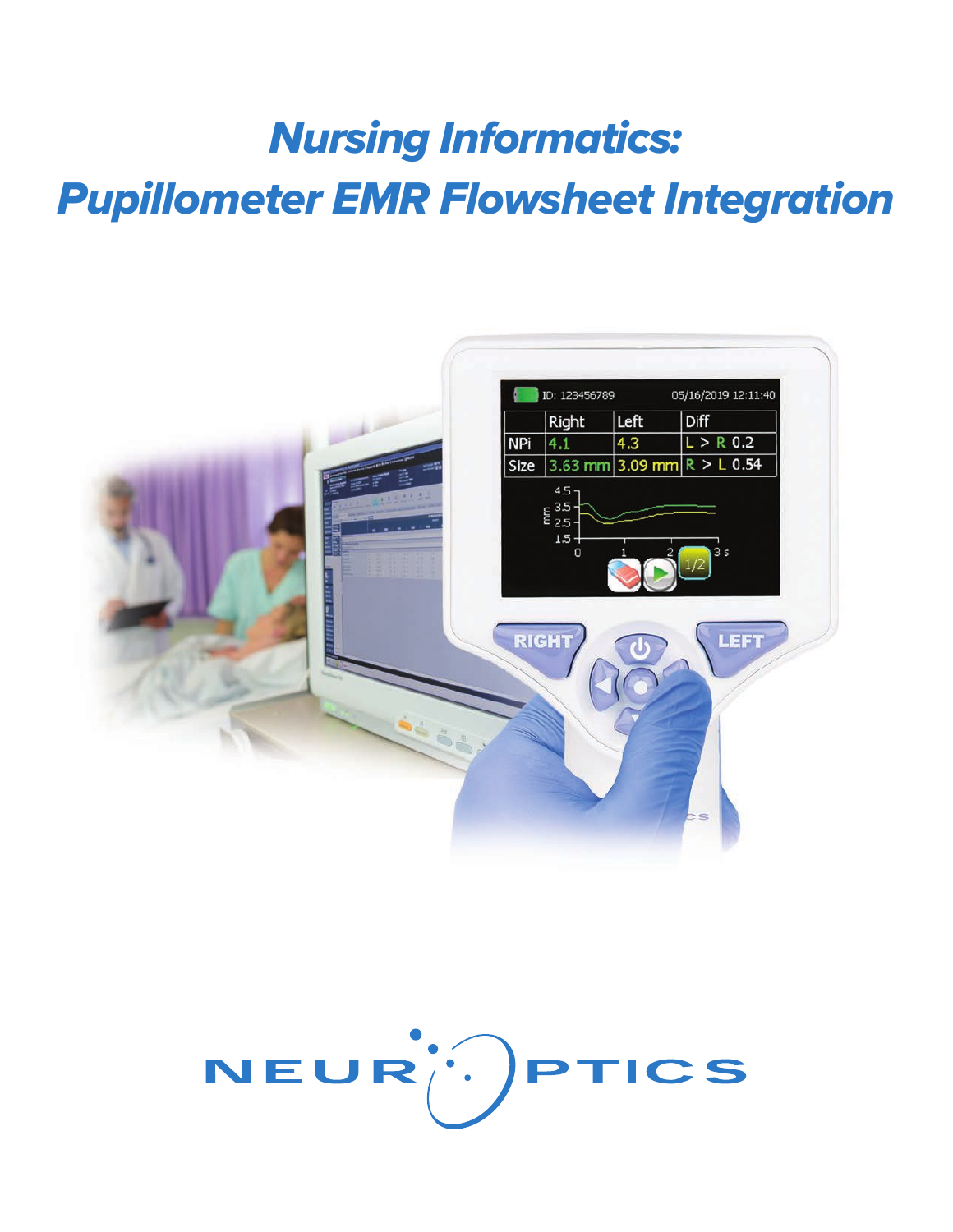# *Nursing Informatics: Pupillometer EMR Flowsheet Integration*

The following information will be important to provide the hospital Nursing Informatics team charged with working with clinical staff to develop new and/or modify existing Electronic Medical Record (EMR) neurological parameter flowsheets for charting pupillary measurements as part of the neurological assessment.

#### The NPi-200 Pupillometer and Pupillary Measurement Parameters

The NPi-200 Pupillometer provides accurate, reliable, and objective pupil size and reactivity data independent of examiner – removing variability and subjectivity. The Pupillometer expresses pupil reactivity *numerically* (see **The Neurological Pupil index™ [NPi®]** Scale below) so that now, for the first time, both pupil size and reactivity can be accurately trended for changes, just like other vital signs.

#### Recommended Pupillary Measurement Parameters for EMR Charting

| <b>Parameter</b>               | <b>Description</b>                     |
|--------------------------------|----------------------------------------|
| Size = Maximum Diameter        | Maximum pupil size before constriction |
| NPi = Neurological Pupil Index | Numerical value for pupil reactivity   |

## The Neurological Pupil index™ (NPi® ) Pupil Reactivity Assessment Scale

| <b>Measured Value*</b> | <b>Assessment</b>                                |
|------------------------|--------------------------------------------------|
| $3.0 - 4.9$            | Normal/"Brisk"                                   |
| $<$ 3.0                | Abnormal/"Sluggish"                              |
|                        | Non-Reactive, Immeasurable, or Atypical Response |

The most effective way to use the pupillometer is to establish the earliest possible **baseline** NPi and size measurements when the patient is admitted to the Intensive Care Unit or Emergency Department, and **trend for changes** over time via the hospital's standard pupil assessment protocol.

Please note the pupillometer records a total of 8 Pupillary Measurement Parameters, and a select number of hospitals record parameter(s) in addition to NPi and Size. Please thoroughly read the Flowsheet Integration Instructions and Checklist on Page 2, as it will be important for your Nursing Informatics Team to work with the clinical staff to confirm which Pupillary Measurement Parameters need to be trended. Most facilities chart only NPi and Size as recommended above, but for more information on the other Pupillary Measurement Parameters, please see **Appendix B.**

#### EMR Flowsheet Integration of NPi-200 Pupillary Measurement Parameters

*The hospital Nursing Informatics team plays a pivotal role in allowing the pupillometer to be used effectively to accurately baseline and trend quantitative reactivity (NPi) and size (measured precisely to the hundredths of a mm) in critical care patients.* The Pupillometer Display Limits for EMR Flowsheet Integration must be set such that NPi (scalar value to the tenth of a decimal – see below) and Size (to the hundredths of a mm – see below) are **numerical fields** included in the general Pupil Assessment section of a neurological parameter flowsheet, and that these fields can be accessed by the Providers that are notified in the event of an abnormal pupil measurement or trend.

In developing or modifying the hospital's Electronic Medical Record (EMR) neurological parameter flowsheets for charting pupillary measurements, *please follow the instructions below and confirm that all steps in the included "Flowsheet Integration Checklist" have been completed.*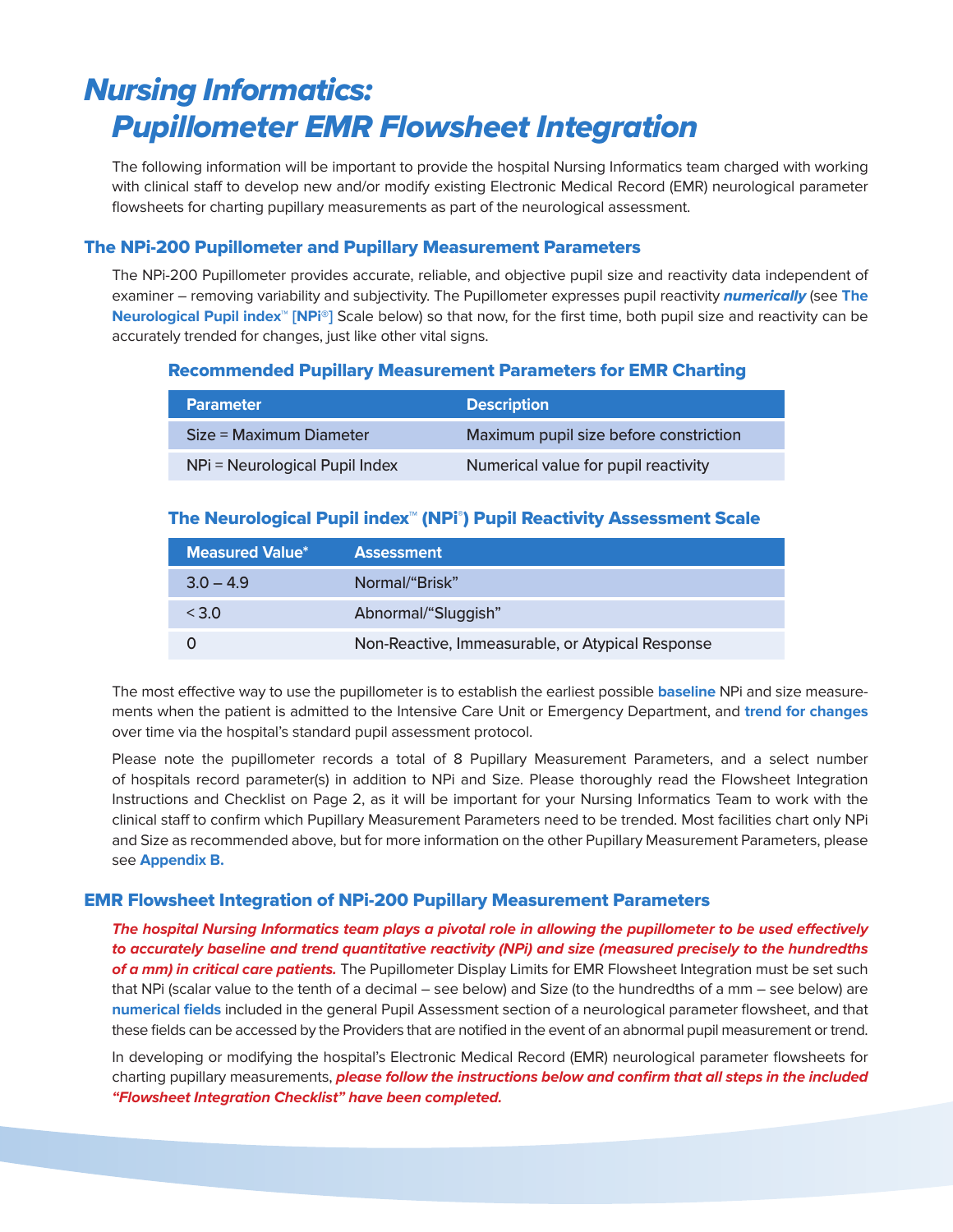#### Flowsheet Integration Instructions

- 1. Work with the clinical staff to determine which NPi-200 Pupillary Measurement Parameters need to be trended with each pupil assessment. If this isn't defined in the hospital pupillometry protocol, charting only Left & Right "NPi" and "Size" is recommended, as this allows for the simplest transition from charting and performing traditional manual pupil assessments to objective pupil assessments using the NPi-200 Pupillometer. **Please note** this is an important step, because adding parameters from Appendix B to the EMR Flowsheet that the clinical staff has not formally decided to trend, in addition to NPi and Size, can create confusion and be a significant barrier to nursing workflow and pupillometry adaptation.
- 2. Add fields in the general Pupil Assessment section of the neuro flowsheet for the above defined parameters. If only NPi and Size will be trended, add numerical fields (no additional free-type text should be entered) for Right NPi, Left NPi, Right Pupil Size, and Left Pupil Size with the following low and high display limits. It is critical that NPi is entered as a number to the 10th of a digit, and Pupil Size is entered as a number to the 100th of a mm. The Right eye measurements should be set up in the flowsheet to be entered before the Left eye measurements (i.e. Right above Left as seen in Appendix A), because this is the order of results on the Pupillometer when reading across the screen and will help to reduce transcription errors in the patient record. *Please see Appendix A (back page) for a visual example of Pupillometry flowsheet rows in Epic for NPi, Size, and Constriction Velocity included within the "Pupil Assessment" section and numerically restricted to the below defined low and high Pupillometer Display Limits.*
- **3.** Optional (recommended): Allow for viewing of two trending charts (simple line graphs) for NPi and Size. The x-axis should be time of measurement, and the y-axis should be NPi (on a scale of 0-4.9) and Size in mm (on a scale of 1.00-10.00), respectively.

#### Pupillometer Display Limits for Electronic Medical Record (EMR) Flowsheet Integration

**The following low and high display limits are included to inform hospital staff of the specific parameter display limits for consideration in the development of neurological parameter flow sheets.**

| <b>Parameter</b> | <b>LOW</b> | <b>HIGH</b> |  |
|------------------|------------|-------------|--|
| <b>NPi</b>       | 0.0        | 4.9         |  |
| Size (mm)        | 1.00       | 10.00       |  |

#### Flowsheet Integration Checklist

- □ Clinical Staff on unit has confirmed which NPi-200 Pupillary Measurement Parameters will be charted and trended in the EMR with each pupil assessment.
- $\Box$  Rows with numerical entry fields have been added for the above parameters in the general Pupil Assessment section, according to the pupillometer display limits in the Display Limit Table above.
- $\Box$  Right and Left NPi rows allow the nurse to enter any number between 0.0 and 4.9 (ex. 4.3), but do not allow for other text entry.
- $\Box$  Right and Left Pupil Size (mm) rows allow the nurse to enter any number between 1.00 and 10.00 (ex. 5.52), but do not allow for other text entry.
- $\Box$  Right eye measurements are set up in the flowsheet to be entered before Left eye measurements to reduce transcription errors from the Pupillometer.
- □ Pupillometer Measurement Parameters can be viewed by any clinician with access to the neurologic assessment section of the patient's electronic health record.
- $\Box$  Optional (recommended): Trending charts (simple line graphs) can be viewed for NPi and Pupil Size, with time of measurement on the x-axis and NPi (0.0-4.9) or Size in mm (1.00-10.00), respectively, on the y-axis.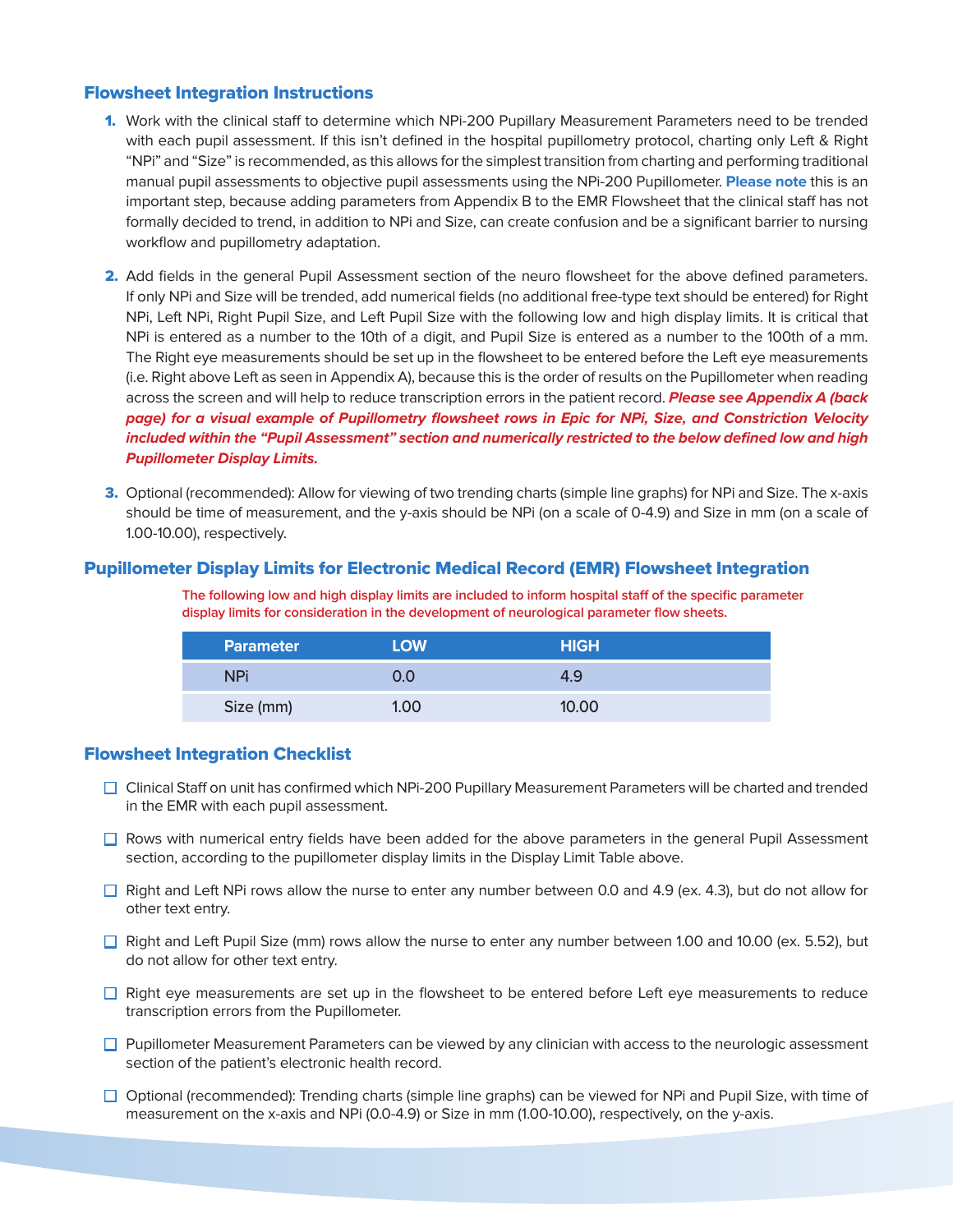### Appendix A: Example of Pupillometer Flowsheet Rows in Epic at John Muir Health

#### **Documentation of the Pupillometer readings will be completed in Complex Assessment of Doc Flowsheets.**

To document Pupillometer readings from the device:

- **1.** Navigate to Complex Assessment in Doc Flowsheets
- **2.** Add Col or insert Col for desired documentation time
- **3.** When exception "X" to Neuro is selected, additional flowsheets cascade
- **4.** Navigate to Pupil Assessment flowsheet row
- **5.** Select Pupillometer choice

|                                              | <b>略位 T PupilPaul</b>                                                                                                                                                                                                                              |                                                                                                                                                          |                             |                                                                       |                                                                                                                    |   |                                                                           |            |
|----------------------------------------------|----------------------------------------------------------------------------------------------------------------------------------------------------------------------------------------------------------------------------------------------------|----------------------------------------------------------------------------------------------------------------------------------------------------------|-----------------------------|-----------------------------------------------------------------------|--------------------------------------------------------------------------------------------------------------------|---|---------------------------------------------------------------------------|------------|
| Pupil, Paul<br>Age/Sex 85 y.o. / M, 05/05/19 | MRN 21005672<br>C8N 2026753475<br>Length of Stay (Days) 0                                                                                                                                                                                          | Location 241001<br>Bed 241601<br>WEIGHT - LAST None<br>Afteria Ping SLY, T<br>Code St. 2 35 Review                                                       | <b>Unknown: Not on File</b> | Isolation: None<br>2)<br>Pref Language: English<br>Patient Fyls: None | Private? No [2]<br>Needs Interpreter?: No<br>Research: None<br>LACE Score<br>Patient Class Inpatient<br>MuJMH None |   |                                                                           |            |
|                                              | <b>Doc Flowsheets</b>                                                                                                                                                                                                                              |                                                                                                                                                          |                             |                                                                       |                                                                                                                    |   |                                                                           | ? Resize 0 |
| Patient Summary<br>Chart Review              | $\overline{\mathbf{B}}$<br>Graph<br>Ч.<br>羅<br><b>EN B D</b><br>Og to Date Values By Refresh<br>Θ,<br>m <sup>2</sup><br>顶<br>Lepend<br>File A<br>Rows Add LDA<br>Cascade Add Col Insert Col Hide Device Data<br>Reg Doc<br>LastFiled<br>Link Lines |                                                                                                                                                          |                             |                                                                       |                                                                                                                    |   |                                                                           |            |
| <b>Results Review</b>                        |                                                                                                                                                                                                                                                    | VS Complex Assessment Intake/Output   MAssessment   Daily Cares/Safety   RASS CAM-ICU   Care Bundles   APACHE IV Non-CABG   RT Doc   Adult-Peds Vent Doc |                             |                                                                       |                                                                                                                    |   | Complex Assessment                                                        |            |
| Synopsis                                     | <b>Charting Type</b>                                                                                                                                                                                                                               | V Model Accordon Expanded                                                                                                                                |                             |                                                                       | To tim Sm 10m 15m 30m 1h 60 4h 8h 24h Based On 0700 Reset Now 05/28/15 1506                                        |   |                                                                           |            |
| Work List                                    | 国<br>Neurological<br>$\overline{\mathbf{v}}$<br><b>Neurological</b>                                                                                                                                                                                |                                                                                                                                                          | 5/28/15<br>1506<br>1500     |                                                                       | Last Filed Value                                                                                                   |   | <b>Pupil Assessment</b><br>Pupillometer                                   | <b>NSP</b> |
| $\frac{1}{\text{max}}$                       | Reflexes<br><b>HEENT</b>                                                                                                                                                                                                                           | <b>Charting Type</b><br><b>Charting Type</b><br><b>Neurological</b>                                                                                      |                             |                                                                       |                                                                                                                    |   | - Select Multiple Options: (F5)<br><b>Bitateral pupils</b><br>Right pupil |            |
|                                              | Respiratory<br>ardiac                                                                                                                                                                                                                              | V Neuro (WDL)<br>V Level of Consciousness                                                                                                                |                             |                                                                       |                                                                                                                    | 5 | ۰<br>Left pupil<br>Pupillometer                                           |            |
|                                              | Peripheral Vascular<br>Skin <sup>1</sup>                                                                                                                                                                                                           | Orientation Level<br>Cognition<br>Speech                                                                                                                 |                             |                                                                       |                                                                                                                    |   | Comment (Fb)                                                              |            |
| <b>Doc Flowsheets</b><br>Intake/Output       | <b>Vounds</b>                                                                                                                                                                                                                                      | RASS Score (CRITICAL CARE ONLY)<br>$\triangleright$ CAMICU (RASS > $m = -3$ )                                                                            |                             |                                                                       |                                                                                                                    |   |                                                                           |            |
| Notes                                        | Musculoskeletal<br>Gastrointestinal                                                                                                                                                                                                                | 4<br>V 1 Pupil Assessment<br>Motor Function/Sensation Assessment                                                                                         | Pupillometer                |                                                                       |                                                                                                                    |   |                                                                           |            |
| <b>Patient Education</b>                     | enitourinary                                                                                                                                                                                                                                       | <b>Brain Injury Protocol/HEADS UP Assessment</b>                                                                                                         |                             |                                                                       |                                                                                                                    |   |                                                                           |            |
| Care Plan                                    | Psychosocial                                                                                                                                                                                                                                       | V Neuro Symptoms                                                                                                                                         |                             |                                                                       |                                                                                                                    |   |                                                                           |            |
| Orders                                       | <b>Slucose Management</b><br>Provider Notification                                                                                                                                                                                                 | Villa Neuro Additional Assessments<br>Neuro Interventions                                                                                                |                             |                                                                       |                                                                                                                    |   |                                                                           |            |

- **6.** Document in flowsheet rows of Pupillometer group the readings displayed on Pupillometer device screen. Use hyperlink to MD parameters to determine whether to notify MD.
- **7.** File